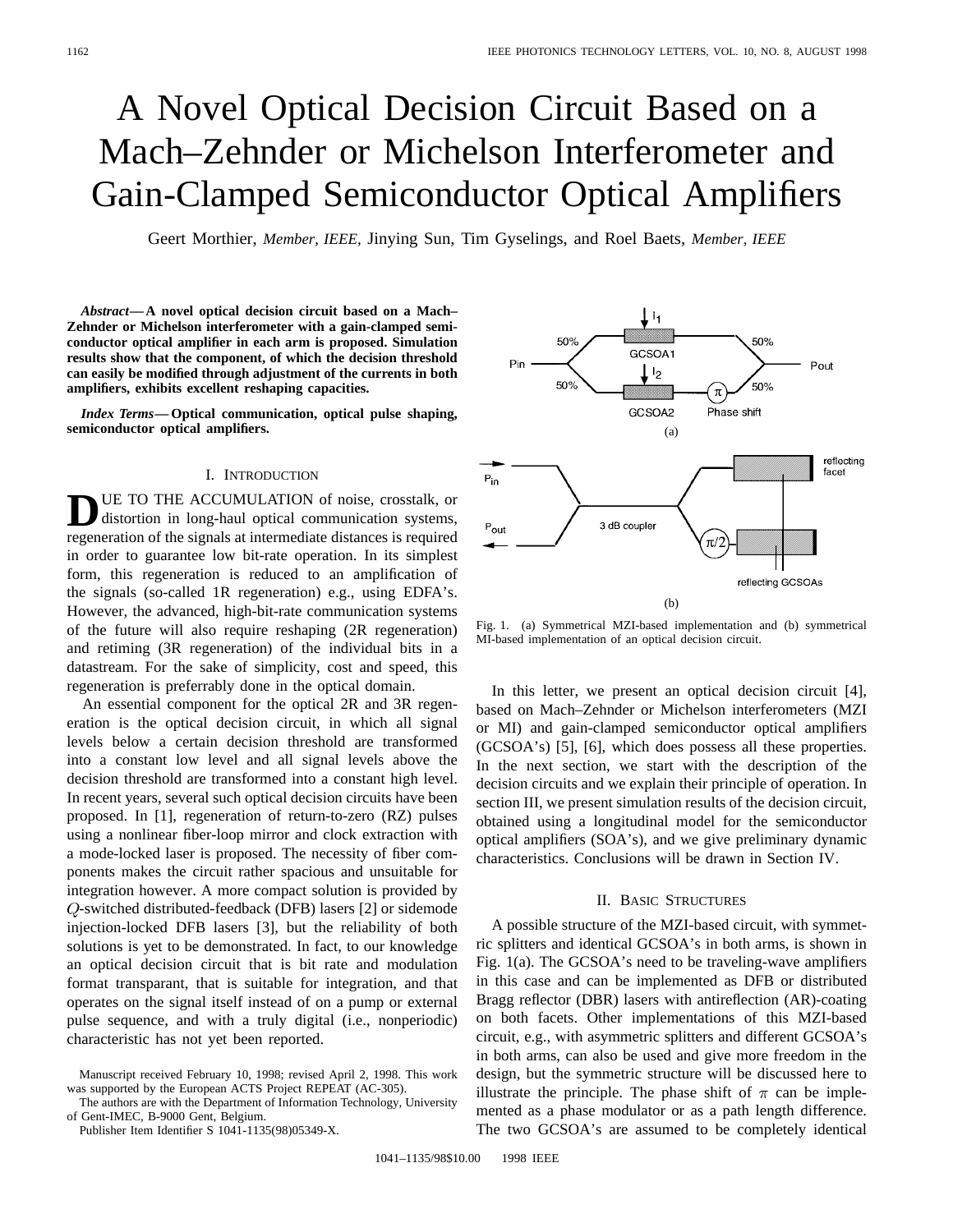

Fig. 2. Amplitude  $(-)$  and phase  $(- - )$  characteristics of two GCSOA's with different bias currents (86 and 117 mA).



Fig. 3. Output power versus input power of a symmetric decision circuit.

and to have a different bias current. They, therefore, give an identical and constant amplification and phase shift below the saturation power, but they exhibit a different saturation power. Calculated characteristics of 2 GCSOA's with different bias current are shown in Fig. 2. For equal input fields (as is the case in both arms of the interferometer for symmetric splitters), both amplifiers obviously give equal output fields in the linear regime. Hence, the phase shift of  $\pi$  in one of the arms causes total destructive interference between both output fields resulting in a zero output of the interferometer. As can also be seen in Fig. 3, above the saturation input power of both amplifiers, the output power of both amplifiers is constant but different. Furthermore, due to additional phase shifts accompanying the saturation in each GCSOA, the phase difference between both interference arms becomes different from  $\pi$ . Due to this difference in output power in both arms and the phase difference different from  $\pi$ , there is no longer total destructive interference. However, the fact that the amplifier output powers in both arms and the phase difference between both arms remain constant as the input power varies above the saturation powers causes the output power of the interferometer to be constant as well. In between the saturation power of the first amplifier and the saturation power of a second amplifier, there is a gradual increase in the output power of the interferometer.



Fig. 4. Time evolution of the output power of the symmetric decision circuit for a periodic 3-Gb/s sequence of spaces and marks.

An alternative for the MZI-based circuit is the MI-based circuit depicted in Fig. 1(b). In this case we again assume that the directional coupler gives 50/50 coupling and that both GCSOA's are identical, but other implementations with asymmetric couplers and different GCSOA's in both arms are again possible. Important, however, is that in this configuration the amplifiers must be reflecting. They can, therefore, be implemented as DFB lasers with one AR-coated facet and one cleaved or HR-coated facet. As in the MZI-based structure, both amplifiers are assumed to have a different bias current such that they exhibit equal amplification and phase shift below the saturation power and a different saturation power. The operation principle of this MI-based decision circuit is then identical to that of the MZI-based decision circuit. It must be emphasized though that an identical amplification for different saturation powers can only be obtained with GCSOA's and not with ordinary traveling-wave amplifiers.

#### III. SIMULATION RESULTS ON THE MZI

In this section, we consider a MZI-based decision circuit with a symmetric interferometer and traveling-wave GC-SOA's, consisting of an amplifying section surrounded by passive DBR sections on either side. The parameters used in the simulation of the GCSOA's are summarized in Table I. The material parameters (i.e.,  $C_1 - C_6$ ) are based on the values used in [7], the other parameters in Table I were chosen with the intent of obtaining about 20-dB amplifier gain. No gain suppression (or explicit power dependence of the gain ) has been taken into account. The simulations have been performed using the longitudinal computer model CLADISS [7]. The GCSOA's exhibit lasing with a threshold current of 24.8 mA and at an emission wavelength of 1.5298  $\mu$ m. The wavelength of the injected signal was chosen to be 1.55  $\mu$ m, i.e., sufficiently far from the lasing wavelength and the Bragg wavelength of the Bragg sections. It can further be noticed that the (monomolecular, bimolecular and Auger) recombination parameters mainly affect the threshold current of the GCSOA's, and hence also the currents corresponding with a certain saturation power, and the damping of the relaxation oscillations during the switching.